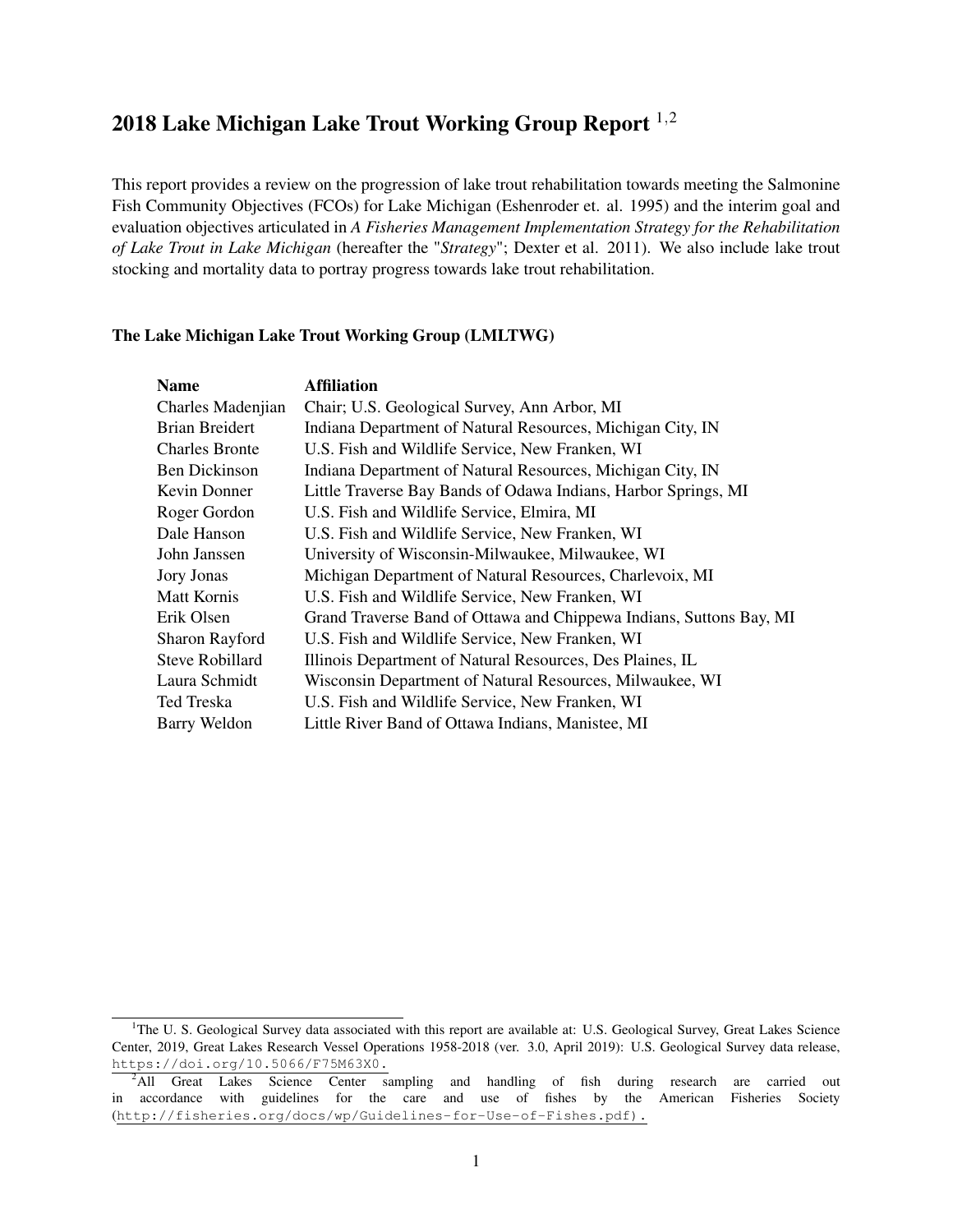Methods: We drew from several data sources in preparing this report. Harvest information was supplied by the Lake Michigan Extraction database. More detailed reporting of harvest and mortality within 1836 Treaty Waters of Lake Michigan was based on stock assessment models for northern and eastern Lake Michigan management units to approximate harvest and mortality in the proximate southern rehabilitation priority areas. Trends in spring catch-per-unit-effort (CPUE) were based on the spring (April – June) lakewide assessment plan (LWAP) gillnet survey that employs 2.5-6.0" graded nylon multifilament mesh at nine nearshore and two offshore locations distributed throughout the lake (Schneeberger et al. 1998; Map 1). In recent years several agencies have supplemented traditional LWAP surveys with monofilament nets; note at this time the reported CPUE trends are based on multifilament gillnet survey data only. We also included spring surveys performed under the modified LWAP design, 1.5-6.0" mesh, used by some agencies and spring surveys following the Fishery Independent Whitefish Survey (FIWS) protocols for the 1836 Treaty waters that employ 2.0-6.0" graded multifilament mesh in locations between Saugatuck and Manistique, Michigan. Fall adult CPUE was determined from the 4.5-6.0" graded multifilament mesh spawner surveys completed at selected reefs during October – November. Estimates of natural reproduction were determined from the proportion of unclipped lake trout from all lake trout sampled within a management unit (including spring - fall surveys). Prior to 2011, roughly 3% of stocked lake trout were released without a fin clip (Hanson et al. 2013) but since 2011 hatchery lake trout have been clipped and tagged in automated trailers and fewer than 1% of lake trout are stocked without a fin clip (Webster et al. 2019). We conservatively infer natural reproduction when the percentage of unclipped fish exceeds 3% of all lake trout recoveries. Data sources for lake trout recoveries included gillnet assessment surveys and Great Lakes Fish Tagging and Recovery Lab samples from the recreational fishery. In general, these surveys sampled several hundred lake trout annually in most management units, but we only report data for management units with sample sizes  $\geq$  30 lake trout recoveries.

#### *EVALUATION OF ATTAINMENT OF FISH-COMMUNITY OBJECTIVES*

#### Salmonine (Salmon and Trout) Objectives for Lake Michigan (Eshenroder et al. 1995):

*Establish a diverse Salmonine community capable of sustaining an annual harvest of 2.7 to 6.8 million Kg, of which 20-25% is lake trout.*

*Establish a self-sustaining lake trout population.*

Harvest: In 2018, salmon and trout (SAT) harvest was 2.64 million kg and for the fourth consecutive year has been below the 2.7 million kg minimum threshold of the FCO harvest objective (Figure 1). Lake trout harvest in 2018 was 0.71 million kg. The lake trout harvest objective (0.54 - 1.7 million kg) was previously met from 1985 – 2001 and more recently from 2013 – 2017 (Figure 1). Lake trout comprised 26.72% of the total salmonid catch in 2018 and thus exceeded the FCO harvest objective 20 - 25% (Figure 2).

Natural Reproduction: A total of 690 (10.6%) of the 6,528 lake trout examined for fin clips from 2018 gillnet assessments were unclipped and presumed to be wild. Wild fish accounted for 37% of lake trout in Illinois waters, and 10 – 23% in Wisconsin (WM3, WM4, and WM5) and southern Michigan (MM6, MM7 and MM8) waters of the lake (Figure 3). Fewer wild fish, between 0 and 9% of lake trout, were present in northern Michigan (MM2, MM3, MM4, and MM5) waters of Lake Michigan. An additional data source, recreationally caught fish that were examined by the Great Lakes Fish Tagging and Recovery Lab, reported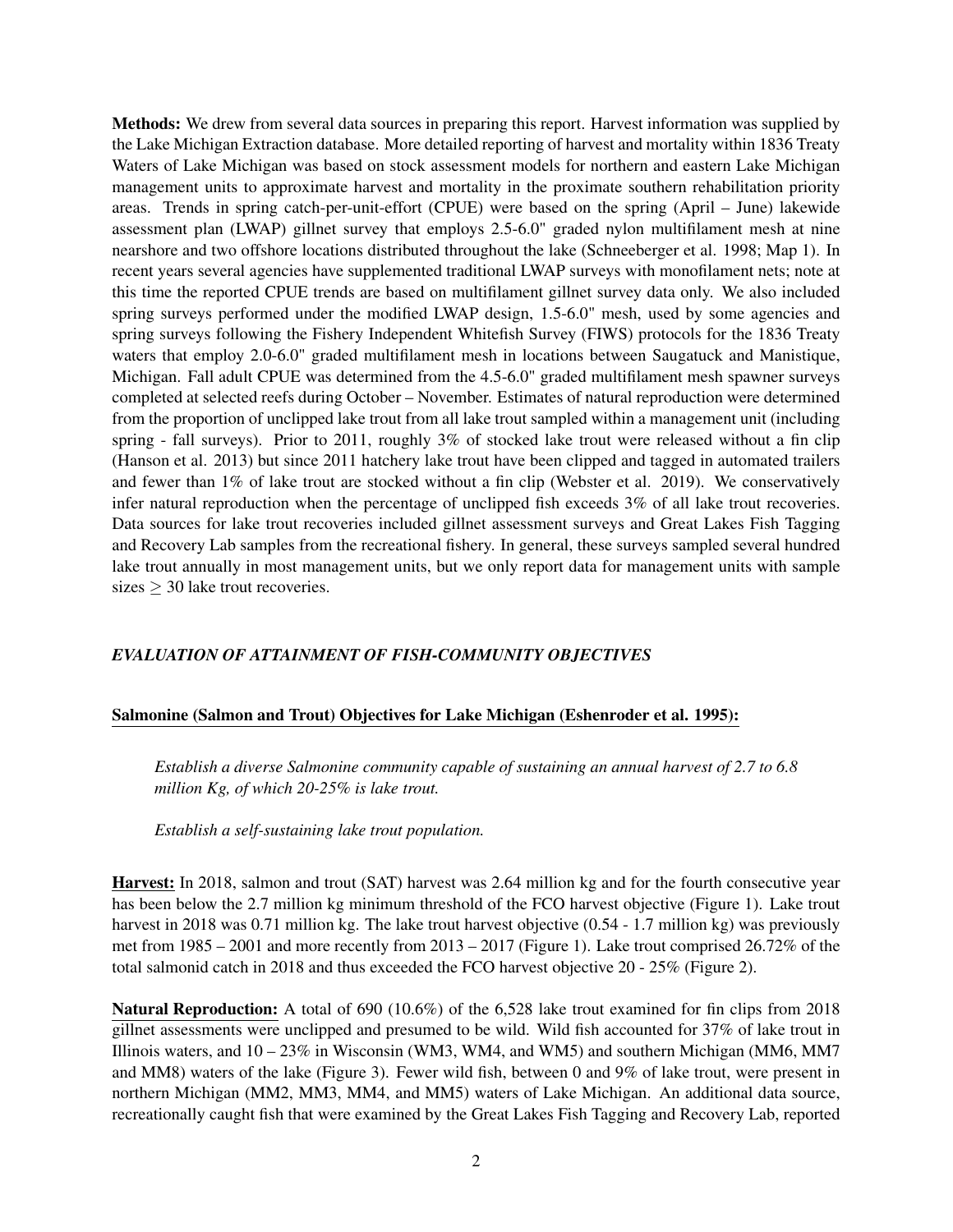745 (30.2%) of 2465 lake trout examined were wild. In that survey, wild fish accounted for 50% of lake trout in Illinois waters, 18 - 46% in Wisconsin (WM4, WM5, and WM6) and southern Michigan (MM6, MM7 and MM8), and 0 - 13% in northern Michigan (MM2, MM3, MM4 and MM5). The proportion of wild fish from recreational catches in southern Lake Michigan was roughly double that reported from assessment surveys in management units ILL, IND, MM7, MM8, WM4, WM5, and WM6 (Figure 3). This discrepancy was primarily caused by differences in the length distribution of fish from each data source: the recreational fishery was comprised of a higher proportion of small fish ( $\leq$  580 mm) than the gillnet assessments. A higher percentage of smaller, younger fish are wild relative to larger, older fish because wild recruitment is a relatively recent development in Lake Michigan (see Figure 3), and stocking rates have declined in southern management units since 2015. It is possible that the recreational catch includes smaller fish that have yet to recruit to the assessment surveys, or that anglers selectively harvest smaller fish; data are not available on fish that anglers release. Notably, the percentage of wild fish are more comparable between the assessment surveys and the recreational fishery for fish  $> 580$  mm, and the trajectories of percentage wild from both surveys track one another over time.

We inferred temporal patterns in natural reproduction from the age structure of wild lake trout recoveries; at this time ages are only available from gillnet assessment surveys (n=300 fish). Wild lake trout had a modal age of 5 and were represented by all consecutive age-classes between 1 to 13 years of age, and also included two fish that were 19 years of age (Figure 4). We conclude that natural reproduction has contributed to the lake trout population since 2005.

#### *INTERIM STOCKING TARGETS, MORTALITY TARGETS, AND IMPLEMENTATION STRATEGY EVALUATION OBJECTIVES*

Fish Stocking: Stocking hatchery-reared fish to achieve rehabilitation is the primary tool of the *Strategy*. The maximum stocking target is 3.31 million yearlings and 550,000 fall fingerlings, or 3.53 million yearling equivalents where one fall fingerling = 0.4 yearling equivalents (Elrod et al. 1988), however the Lake Michigan Committee adopted an interim stocking target not to exceed 2.74 million yearling equivalents when the *Strategy* was approved. In 2017 the Lake Committee reduced this interim target to 2.54 million though actual stocking within  $\pm 10\%$  of the interim target is allowed. Roughly 65% of the fish are stocked in first priority areas (Northern and Southern Refuges) with rehabilitation as the primary objective. The remaining fish are stocked in second priority areas to support local fishing opportunities in addition to rehabilitation. Stocking reductions since 2017 have been achieved through reduced stocking of nearshore secondary priority areas in southern Lake Michigan. Higher stocking rates could be adopted when Federal hatcheries are capable of more production but only with Lake Committee consensus.

Since 2008, lake trout have been stocked according to the *Strategy* and this has substantially increased the numbers of fish stocked in high priority rehabilitation areas (Figure 5). In 2018, 2.52 million lake trout yearlings were stocked with 96% of these raised in U.S. Fish and Wildlife Service hatcheries. Lean strains, consisting of Lewis Lake, Seneca Lake, and Huron Parry Sound, represented 92% of all lake trout stocked. Klondike Reef strain, a humper morphotype from Lake Superior, were also stocked (n = 200,797) at Sheboygan Reef within the Southern Refuge following a *Strategy* recommendation to introduce a deep-water morphotype to occupy deep-water habitats. Priority rehabilitation areas (Charlevoix, East and West Beaver Island reef complexes in or near the Northern Refuge and the Southern Refuge reef complex including Julian's Reef) received 76% of the lake trout. The Service's M/V *Spencer F. Baird* was used to stock 97% of all stocked lake trout in offshore waters.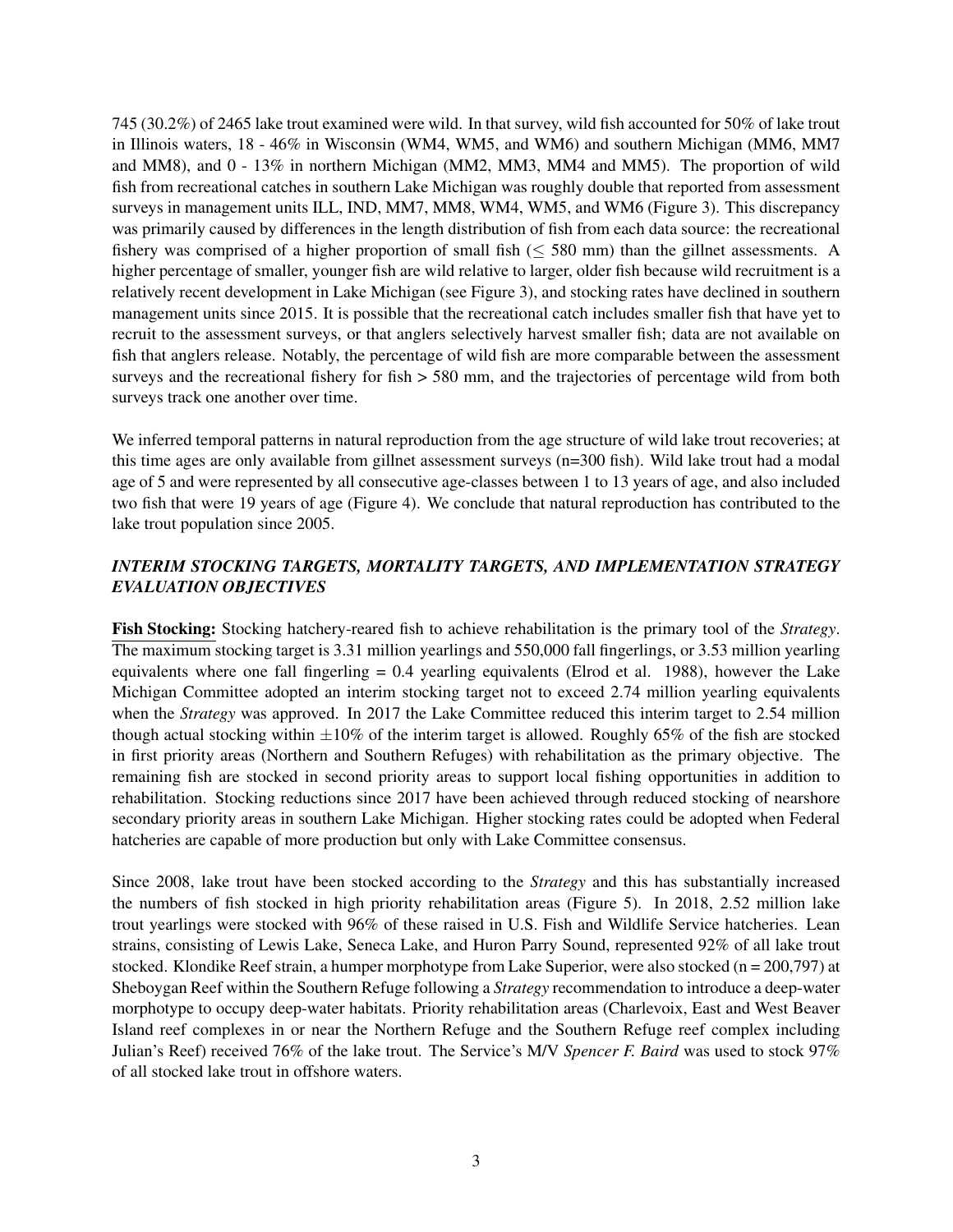Lake Trout Mortality: Estimating and attributing mortality experienced by lake trout stocks is best accomplished with stock assessments conducted for the sport and commercial fisheries within the 1836 Treaty waters. Total mortality is partitioned into natural mortality, sea lamprey-induced mortality, and fishing (both sport and commercial) mortality. The *Strategy* requires management agencies to "adjust local harvest regulations if appropriate when mortality rates exceed target levels", and the target annual mortality rate has been set equal to 40%, corresponding to an instantaneous mortality of 0.51 (Bronte et al. 2008; Dexter et. al. 2011).

In northern Lake Michigan management units MM1, MM2, and MM3, the 2017 estimate of total annual mortality was 45.4% for lake trout ages 6-11 (Figure 6, upper panel; Modeling Subcommittee of the Technical Fisheries Committee 2018). This is higher than the 40% annual mortality target and increased from 2016 due to higher commercial harvest. Commercial fishing is the primary source of mortality. Previously in the 2000s there was an extended period of elevated sea lamprey mortality owing to additional recruitment of parasitic adults produced after spawners breached the dam on Manistique River. In recent years lamprey mortality has dropped precipitously after several years of intensive lampricide treatments on the Manistique River and other Lake Michigan tributaries (Figure 7, upper panel; Modeling Subcommittee of the Technical Fisheries Committee 2018).

Annual mortality rates in the Southern Refuge priority area have not been estimated, but those estimated from the proximal waters of MM6/7 have been at or below 40% since 2003 (Figure 6, bottom panel). Prior to 2003, recreational fishing was the main source of lake trout mortality in MM6/7. Fishing mortality decreased following a reduction of recreational fishing effort beginning in the 1990s and sea lamprey-induced mortality exceeded fishing mortality in MM6/7 until 2014, though combined these sources were still less than assumed natural mortality. As in northern Lake Michigan, sea lamprey lamprey-induced mortality in MM6/7 has also declined in recent years, and in 2017 total annual mortality is below target at 31%.

### Evaluation Objective 1: Increase the average catch-per-unit-effort (CPUE) to  $\geq$ 25 lake trout 1000 feet of graded mesh gill net (2.5-6.0 inch) set overnight and then lifted the following day during spring assessments pursuant to the lakewide assessment in MM3, WM5, and at Julian's Reef by 2019.

In 2018, 159 gillnet lifts were completed lakewide to assess spring lake trout abundance. This included at least 6 lifts at most nearshore LWAP sites; no lifts occurred at the Washington Island LWAP site in 2018. Increased effort was again directed at the offshore reef complexes with 6 lifts on Northeast Reef and 6 lifts on East Reef within the Southern Refuge reef complex and a total of 34 lifts at 6 reefs within the Northern Refuge reef complex (Charlevoix, Dahlia Shoal, Fox Islands, Ile aux Galets, Irishman's Ground, and Middle Ground). About 36% of the lifts stemmed from FIWS sampling that added additional effort to sites between Saugatuck and Manistique (Map 1).

Increased stocking in the Northern Refuge complex since 2009 and a concomitant reduction in sea lamprey mortality has rapidly increased CPUE in the Northern Refuge, from <1 fish per 1000' in 2009 to more than 15 since 2016. In the Southern Refuge, CPUE measured 25.3 in 2018 and met the spring density objective of 25 fish per 1000' (Figure 8). Non-refuge CPUEs were lower; northeastern Lake Michigan (Arcadia and Leland) and the southern site of Waukegan reported CPUEs of 10 to 15 fish per 1000' while all other sites, including MM3 nearshore waters proximate to the Northern Refuge, were <10.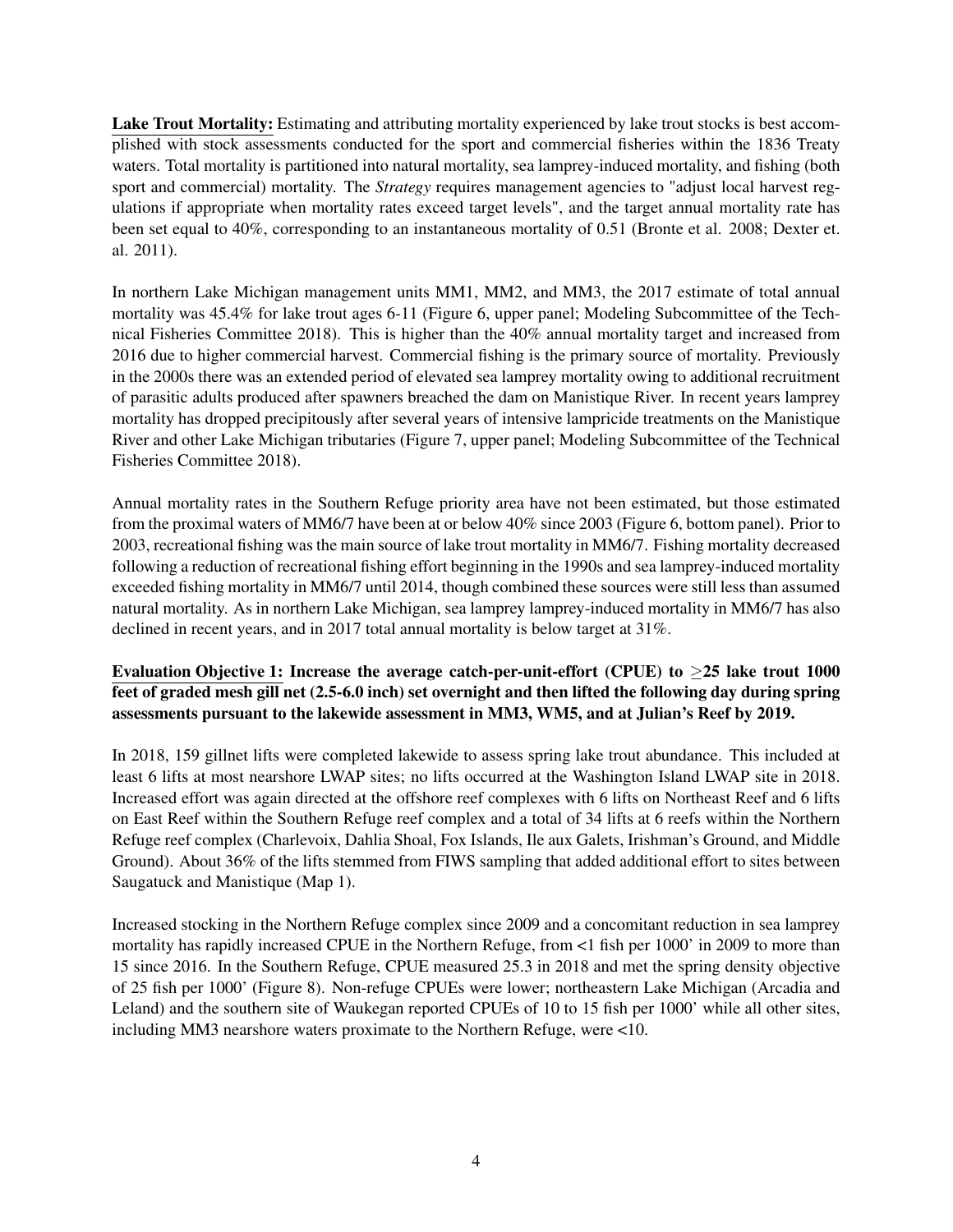### Evaluation Objective 2: Increase the abundance of adults to a minimum catch-per-unit-effort of 50 fish per 1000 feet of graded mesh gill net (4.5-6.0 inch) fished on spawning reefs in MM3, WM5, and at Julian's Reef by 2019.

In 2018, 42 spawner survey lifts from 8 regions were performed during October-November. Over the last decade, spawner CPUE in the Northern Refuge has been historically low (<5 fish) but has rapidly increased the last few years to 76 spawners per 1000' net in 2018 (Figure 9). Spawner abundance at the Southern Refuge remains high (CPUE = 128), and is above the fall benchmark of 50 spawners per 1000' net in all surveyed regions except Grand Traverse Bay (CPUE  $=$  48).

#### Evaluation Objective 3: Significant progress should be achieved towards attaining spawning populations that are at least 25% females and contain 10 or more age groups older than age-7 in first priority areas stocked prior to 2007. These milestones should be achieved by 2032 in areas stocked after 2008.

Percent Female and Age Composition: Since 1998, the percentage of females captured during the fall spawner surveys has generally exceeded the 25% benchmark (Figure 10). However in 2018, the percentage of females at the Northern and Southern Refuges was low (14-17%). In the Northern Refuge the age-structure of spawners is relatively young with a modal age of 7 (Figure 11). However, spawners in southern populations (MM6 data used as a surrogate for the Southern Refuge) are older with a modal age of 9 and a right-skewed distribution towards older age-classes. Since the age at which 50% of females attain maturity is between 5 and 6 (Modeling Subcommittee of the Technical Fisheries Committee 2018), the low percentage of females in the Northern Refuge is likely an artifact of a young spawning population. We cannot account for the low percentage of females in the Southern Refuge spawn surveys. The proportion of females in spawner surveys was near or above the 25% benchmark in all other surveyed regions.

### Evaluation Objective 4: Detect a minimum density of 500 viable eggs/m $^2$  (eggs with thiamine concentrations of >4 nmol/g) in previously stocked first priority areas. This milestone should be achieved by 2025 in newly stocked areas.

Egg Deposition: Egg deposition rates have remained below target densities at the four sites where egg deposition has been measured in northern Lake Michigan during 2000–2017. However, during 2014–2017, egg deposition in Little Traverse Bay increasing rapidly and approached 140 eggs per  $m^2$  in 2017 (Figure 12). Egg deposition rates at four monitored sites in northern Lake Michigan were lower than 10 viable eggs/ $m<sup>2</sup>$ in 2018 (Figure 12). Estimates of egg deposition have been below the target of 500 eggs/ $m^2$  throughout the time-series.

Egg Thiamine Concentration: Recent mean thiamine concentrations for lake trout eggs sampled in fall spawner surveys are not available. Reported trends from 2001 – 2013 indicate thiamine concentrations exceeded 4 nmol/g in most areas of the lake in 2005 – 2010 (Riley et al. 2011; Figure 13). In 2013, thiamine concentrations fell slightly and were at or below the 4 nmol/g threshold in southern and eastern Lake Michigan waters, including reefs near Waukegan (ILL), Michigan City (IND), Milwaukee (WM5), and Portage Point and Ludington (MM6).

Conclusions: Since 2013, lake trout harvest from Lake Michigan has partly met the specified Fish-Community Objectives, as lake trout annual harvest has exceeded 0.54 million kg. The majority of lake trout harvest has been from northern Lake Michigan. Over the last few years lake trout annual mortality in MM1/2/3 has approached the 40% target level due to recent reductions in sea lamprey-induced mortality and regulation of fishing mortality through Consent Decree oversight. Due to increased lake trout survival and elevated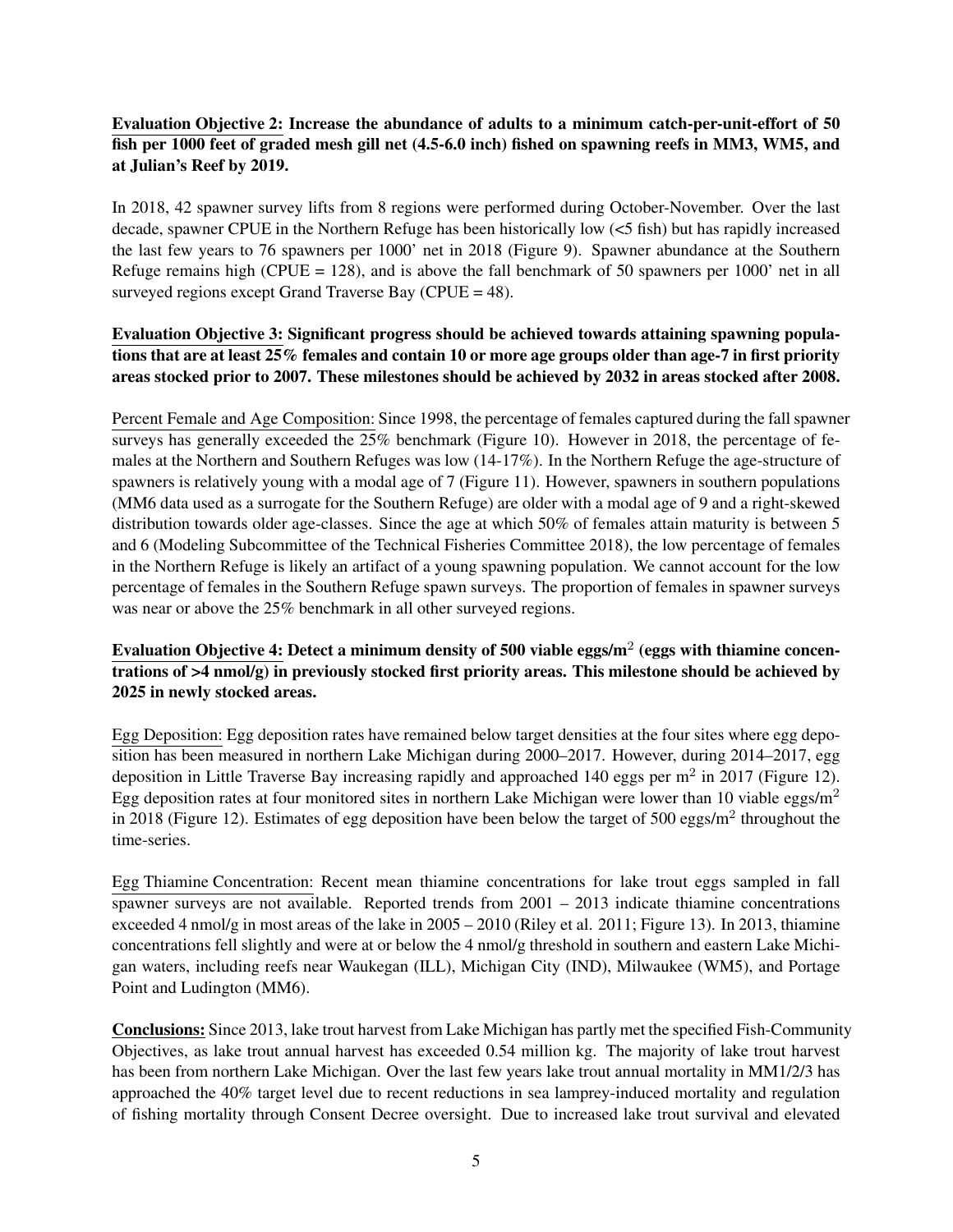stocking, Northern Refuge populations are currently building. However northern populations remain below spring abundance targets though these areas have achieved fall abundance metrics. Northern spawning populations are relatively young. Further, the proportion of wild fish in MM3 recovered from either assessment surveys or sport-caught fish is indistinguishable from the 3% fin-clipping error rate. Therefore, initial progress toward lake trout rehabilitation in this northern priority area is recently evident but must demonstrate continued progress towards population objectives to achieve recovery.

In the Southern Refuge and at Julian's Reef, population objectives have been achieved more consistently compared with northern populations. Lake trout in these areas are characterized by high spawner densities, a more diverse age structure including older age-classes, and mortality rates in proximate areas below 40%. Assessment surveys in the Southern Refuge also met the spring abundance metric, which was last achieved in 2013. Most importantly, the proportion of wild fish caught in the recreational fishery for these management units is increasing and currently ranges between 30-50%. However, these populations are not considered self-sustaining yet as they are still stocked and the proportion of wild fish in assessment surveys is lower (10 -37%) than that observed in the recreational fishery.

Detectable and sustained natural reproduction since 2004 by lake trout in Lake Michigan, as documented by Hanson et al. (2013) and Patterson et al. (2016), continues to increase among sport-caught fish caught in southern Lake Michigan. Large increases in the proportion of wild fish, based on ages of recovered wild fish, began with 2005-2013 year classes, especially in areas with denser and older parental stocks. Large increases in natural reproduction in northern Lake Huron also coincided with relatively high densities and high age diversity of the adult lake trout population that were attained by a reduction in total mortality (Modeling Subcommittee of the Technical Fisheries Committee 2018).

The initial onset of natural reproduction in Lake Michigan coincided with reduced alewife abundance that has remained low since the mid-2000s (Madenjian et al. 2016). Reduced densities of alewives may facilitate natural reproduction by lake trout through decreased potential for alewife predation on lake trout larvae (Krueger et al. 1995). Continued declines in alewife densities since 2004 were also weakly correlated with an increase in mean thiamine content within lake trout eggs (Riley et al. 2011), although by 2013 egg thiamine concentrations had dropped below 4 nmol/g at selected sites in eastern and southern Lake Michigan. Whether alewives reduce lake trout recruitment through diet-mediated thiamine deficiencies is equivocal, as recent evidence suggests that wild lake trout fry may be able to mitigate thiamine deficiency with early feeding on thiamine-rich zooplankton (Ladago et al. 2016).

In summary, widespread recruitment of wild fish is now occurring in the southern Lake Michigan where evaluation objectives for spawner abundance, spawner age composition, percent spawning females, target mortality, and thiamine egg concentrations (in most years) have generally been achieved. Recruitment of wild fish, albeit lower, is now evident with wild fish comprising 20 - 40% of all recreationally caught lake trout in mid-latitude management units on both the eastern and western shores, but, remains inconsequential in northern Lake Michigan based on the recent gillnet assessments. Therefore, we conclude that lake trout populations are still in the early stages of recovery, and we recommend adhering to the implementation strategy objectives, which are appropriate management tools to measure continued progress toward lake trout rehabilitation in Lake Michigan.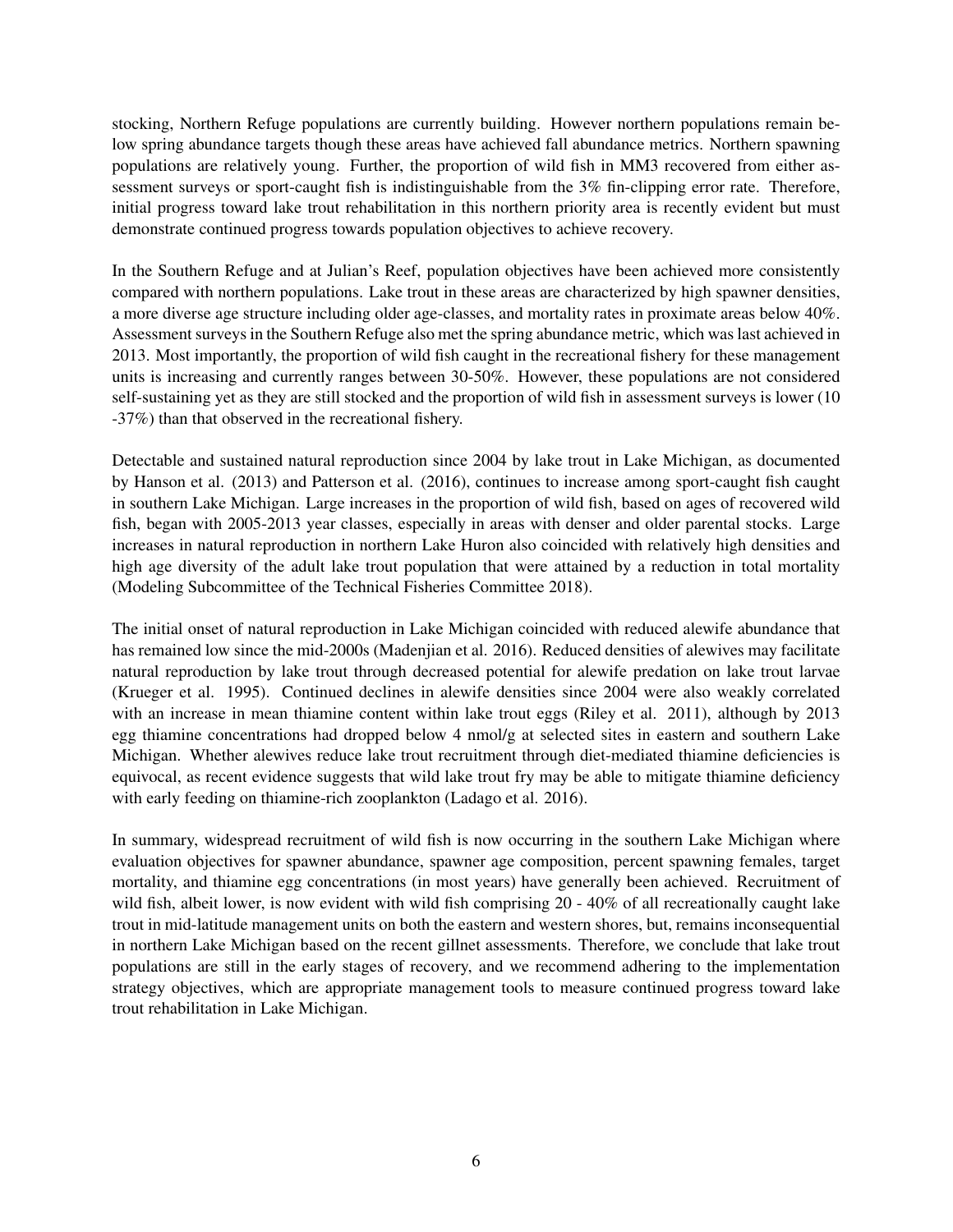#### References

- Bronte, C. R., C. C. Krueger, M. E. Holey, M. L. Toneys, R. L. Eshenroder, and J.L. Jonas. 2008. A guide for the rehabilitation of Lake Trout in Lake Michigan. Great Lakes Fishery Commission, Miscellaneous Publication 2008-01, Ann Arbor, Michigan.
- Dexter Jr, J. L., Eggold, B. T., Gorenflo, T. K., Horns, W. H., Robillard, S. R., and Shipman, S. T. (2011). A fisheries management implementation strategy for the rehabilitation of lake trout in Lake Michigan. Rep. Np: Lake Michigan Committee, GLFC.
- Elrod, J. H., D. E. Ostergaard, and C. P. Schneider. 1988. Comparison of hatchery-reared lake trout stocked as fall fingerlings and as spring yearlings in Lake Ontario. North American Journal of Fisheries Management 8(4):455–462.
- Eshenroder, R.L., M. E. Holey, T.K. Gorenflo, and R. D. Clark Jr. 1995. Fish-community objectives for Lake Michigan. Great Lakes Fish. Comm. Spec. Pub. 95–3. 56 p.
- Hanson, S.D., M.E. Holey, T. J. Treska, C.R. Bronte, and T.H. Eggebraaten. 2013. Evidence of Wild Juvenile Lake Trout Recruitment in Western Lake Michigan. North American Journal of Fisheries Management 33:186–191.
- Jonas, J. L., R. M. Claramunt, J. D. Fitzsimons, J. E. Marsden, and B. J. Ellrott. 2005. Estimates of egg deposition and effects of lake trout (*Salvelinus namaycush*) egg predators in three regions of the Great Lakes. Canadian Journal of Fisheries and Aquatic Sciences 62(10):2254–2264.
- Krueger, C.C., D. L. Perkins, E. L. Mills, J.F. and Marsden. 1995. Predation by alewives on lake trout in Lake Ontario: role of an exotic species in preventing restoration of a native species. Journal of Great Lakes Research 21 (suppl 1):458–469.
- Ladago, B.J., J.E. Marsden, and A.N. Evans. 2016. Early feeding by lake trout fry. Transactions of the American Fisheries Society, 145(1):1–6.
- Madenjian, C. P., D. B. Bunnell, T. J. Desorcie, M. J. Kostich, M. A. Chriscinske, and J. V. Adams. 2016. Status and trends of prey fish populations in Lake Michigan, 2016. A report to the Great Lakes Fishery Commission, Lake Michigan Committee, Milwaukee, Wisconsin.
- Modeling Subcommittee of the Technical Fisheries Committee. 2018. Technical Fisheries Committee Administrative Report 2018: Status of Lake Trout and Lake Whitefish Populations in the 1836 Treaty-Ceded Waters of Lakes Superior, Huron and Michigan, with Recommended Yield and Effort Levels for 2018.
- Patterson, K.A., J.A. Stein, S.R. and Robillard. 2016. Progress Toward Lake Trout Rehabilitation at a Stocked and Unstocked Reef in Southern Lake Michigan. North American Journal of Fisheries Management, 36(6):1405–1415.
- Riley, S. C., J. Rinchard, D. C. Honeyfield, A. N. Evans, and L. Begnoche. 2011. Increasing thiamine concentrations in Lake Trout eggs from Lakes Huron and Michigan coincide with low Alewife abundance. North American Journal of Fisheries Management 31(6):1052–1064.
- Schneeberger, P., M. Toneys, R. Elliott, J. Jonas, D. Clapp, R. Hess, and D. Passino-Reader. 1998. Lakewide assessment plan for Lake Michigan fish communities. Great Lakes Fishery Commission, Lake Michigan Technical Committee, Ann Arbor, Michigan.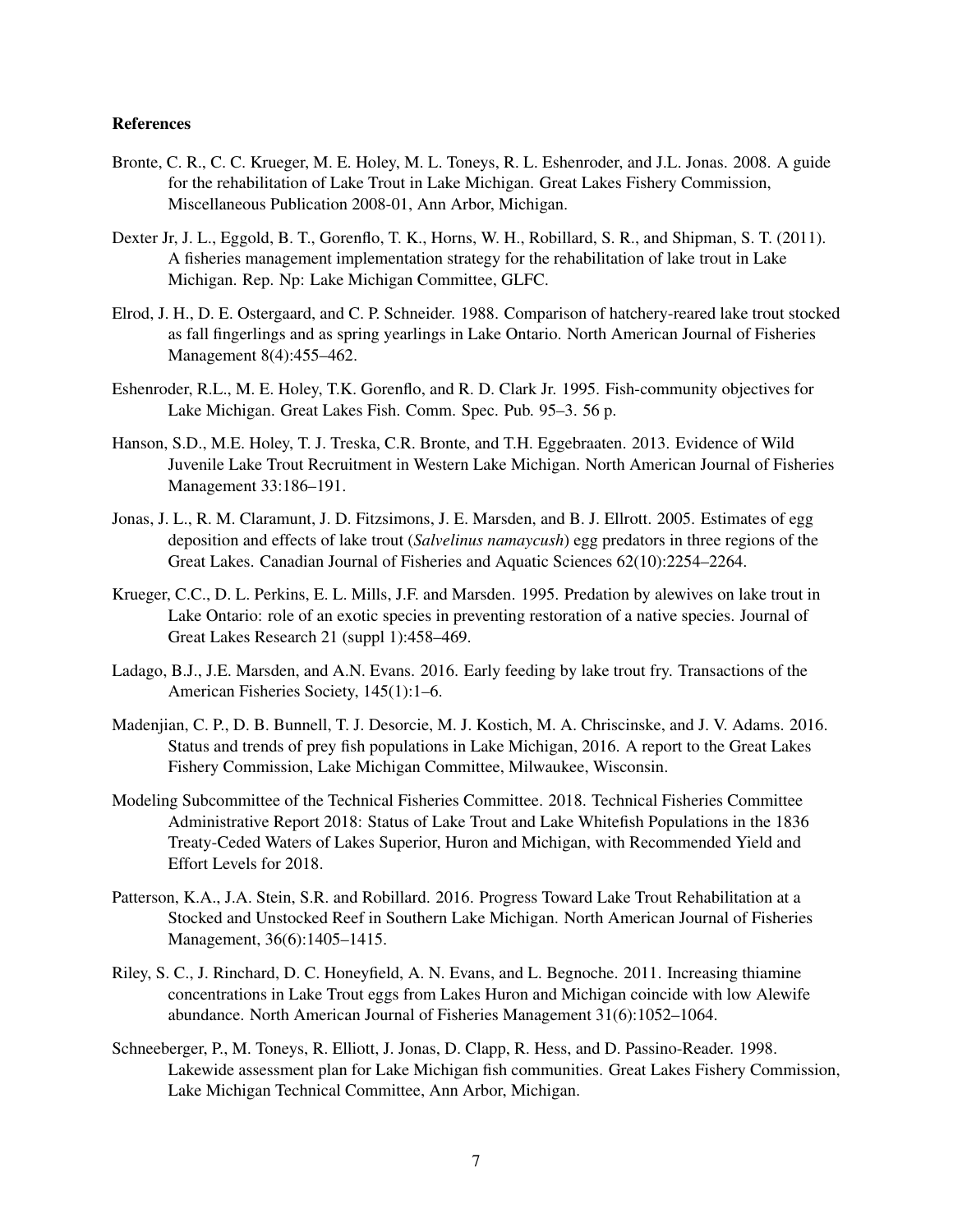Webster, J. L., K. W. Pankow, M. S. Kornis, A. A. Lane, and C.R. Bronte. 2019. A Summary Report on the Great Lakes Fish Tag and Recovery Lab Tagging and Marking Activities for 2018. Report 2019-02, USFWS-Green Bay Fish and Wildlife Conservation Office, New Franken, WI. March, 2019.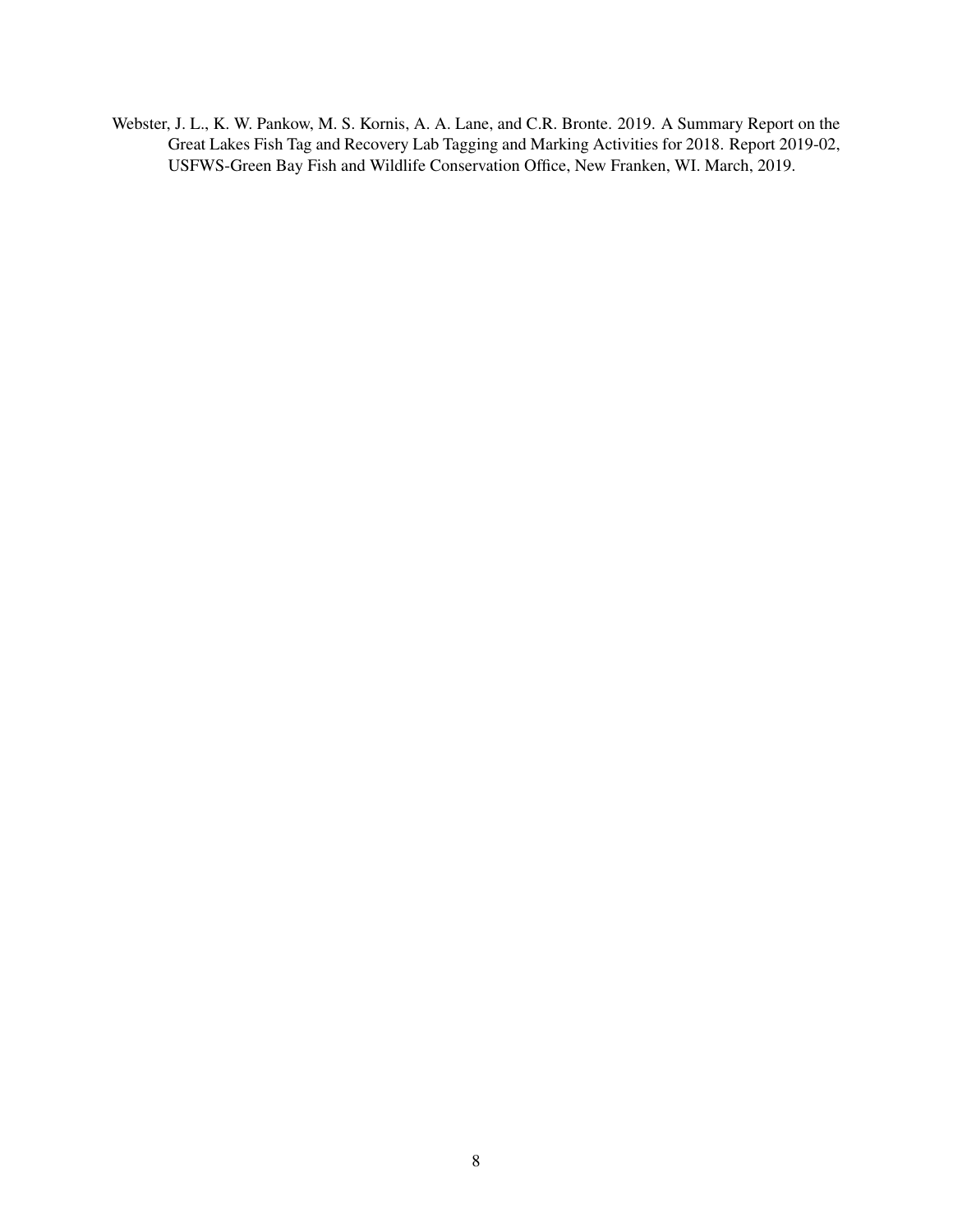# MM3 Ages

| Age                      | <b>Hatchery</b> | Wild           |
|--------------------------|-----------------|----------------|
| 3                        | 4               | 0              |
| $\overline{\mathcal{L}}$ | 44              | $\overline{0}$ |
| $\frac{5}{6}$            | 82              | $\overline{0}$ |
|                          | 169             | 3              |
| 7                        | 290             | $\overline{0}$ |
| 8                        | 147             | $\overline{c}$ |
| 9                        | 26              | 4              |
| 10                       | 6               | 3              |
| 11                       | 1               | $\overline{0}$ |
| 12                       | $\overline{0}$  | $\overline{0}$ |
| 13                       | 1               | $\overline{0}$ |
| 14                       | 1               | $\overline{0}$ |
| $15+$                    | 3               | 0              |

## MM4 Ages

| Age                     | <b>Hatchery</b> | Wild             |
|-------------------------|-----------------|------------------|
| 3                       | 8               | $\overline{0}$   |
| $\overline{4}$          | 24              | 8                |
| $\overline{\mathbf{5}}$ | 46              | 8                |
| 6                       | 85              | 3                |
| $\overline{7}$          | 83              | $\overline{c}$   |
| 8                       | 41              | $\overline{4}$   |
| 9                       | 25              | $\overline{c}$   |
| 10                      | 7               | $\overline{2}$   |
| 11                      | 5               | $\mathbf 1$      |
| 12                      | 5               | $\boldsymbol{0}$ |
| 13                      | $\overline{0}$  | $\overline{0}$   |
| 14                      | $\overline{0}$  | $\overline{0}$   |
| $15+$                   | $\overline{2}$  | $\overline{0}$   |

# MM6 Ages

| Age            | <b>Hatchery</b> | Wild             |
|----------------|-----------------|------------------|
| 3              | 0               | 0                |
| $\overline{4}$ | $\overline{0}$  | $\overline{c}$   |
| 5              | $\overline{0}$  | $\overline{7}$   |
| 6              | $\overline{0}$  | 0                |
| $\overline{7}$ | $\overline{0}$  | $\mathbf{1}$     |
| 8              | $\overline{0}$  | $\boldsymbol{0}$ |
| 9              | 7               | $\boldsymbol{0}$ |
| 10             | 5               | $\overline{0}$   |
| 11             | $\overline{2}$  | $\overline{0}$   |
| 12             | $\overline{0}$  | $\mathbf{1}$     |
| 13             | 1               | $\overline{0}$   |
| 14             | 0               | $\overline{0}$   |
| $15+$          |                 | 0                |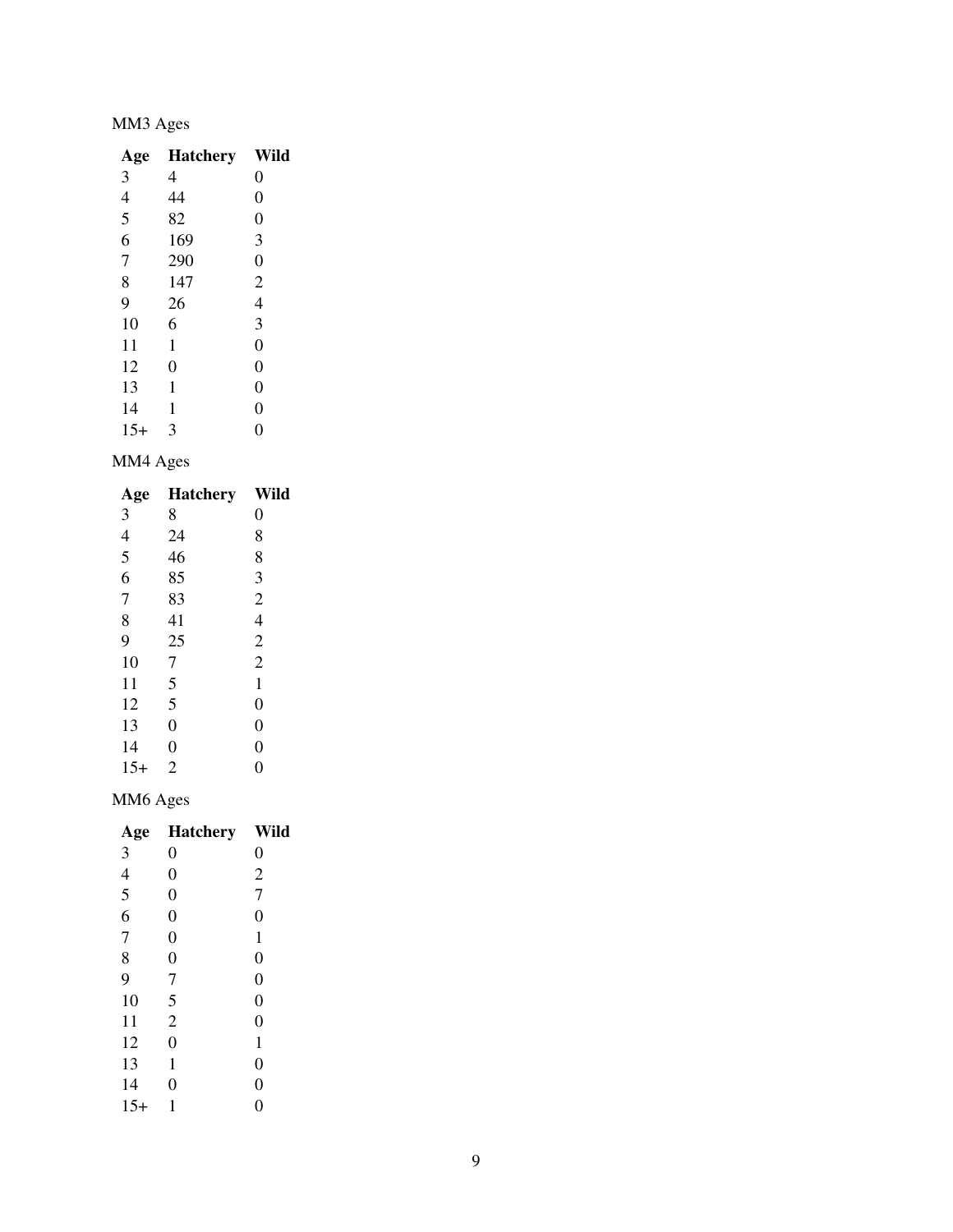#### Data Reporting Stations for Spring and Fall Graded Mesh Gillnet Surveys

LWAP sites:



*Map 1. Reporting of spring and fall graded mesh gillnet data has been aggregated into the 11 LWAP sites and 3 supplemental sites. Generally each reported lift is within 18 km of the site numerical label. Statistical district boundaries are outlined and shading is used to outline the Northern and Southern Refuges.*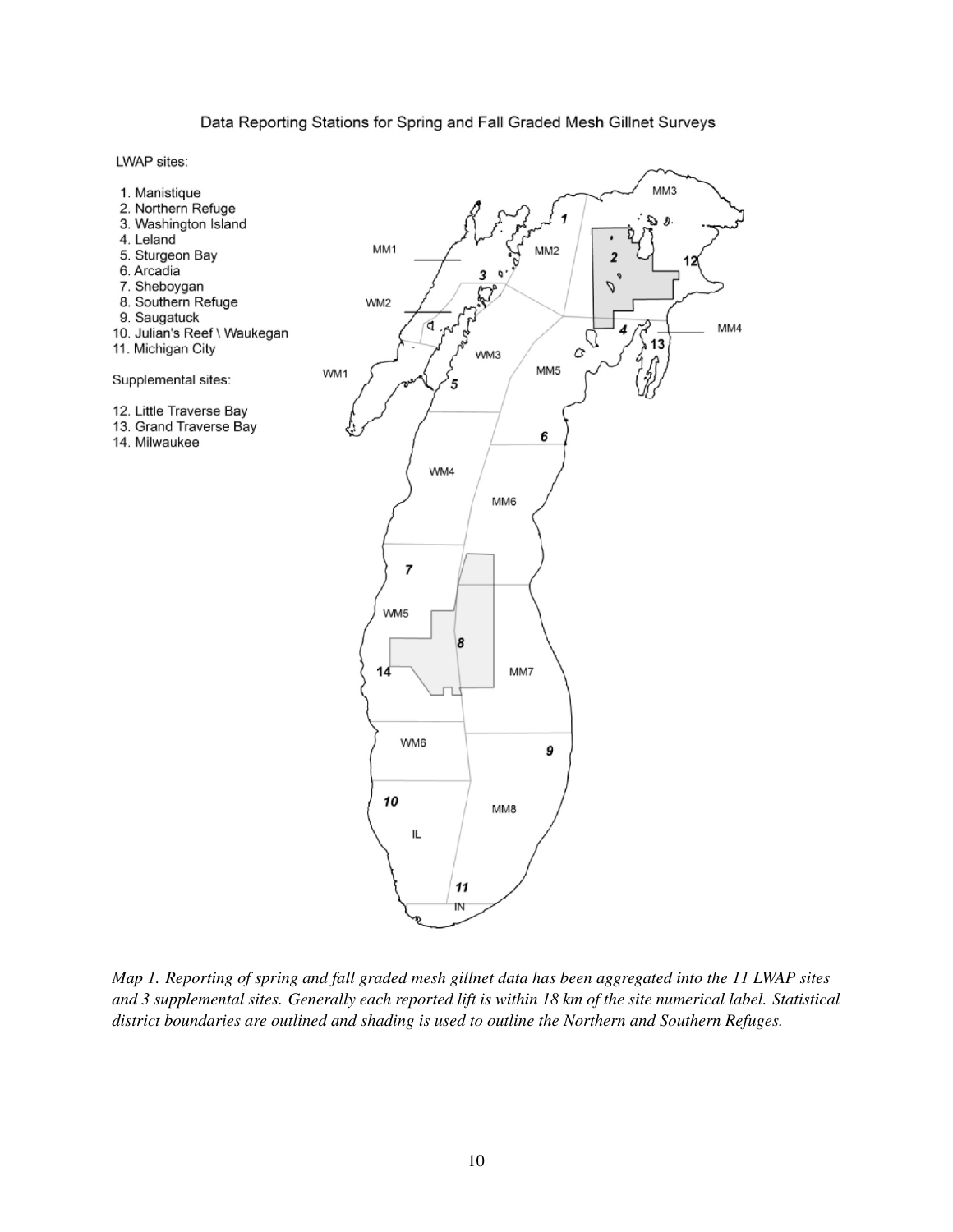

*Figure 1: Lake Michigan total harvest (1985 – 2018) of lake trout and all other species of salmon and trout (SAT). Green-shading depicts the range of SAT harvest in the FCO while blue-shading depicts the 20-25*% *range of SAT harvest reserved for lake trout.*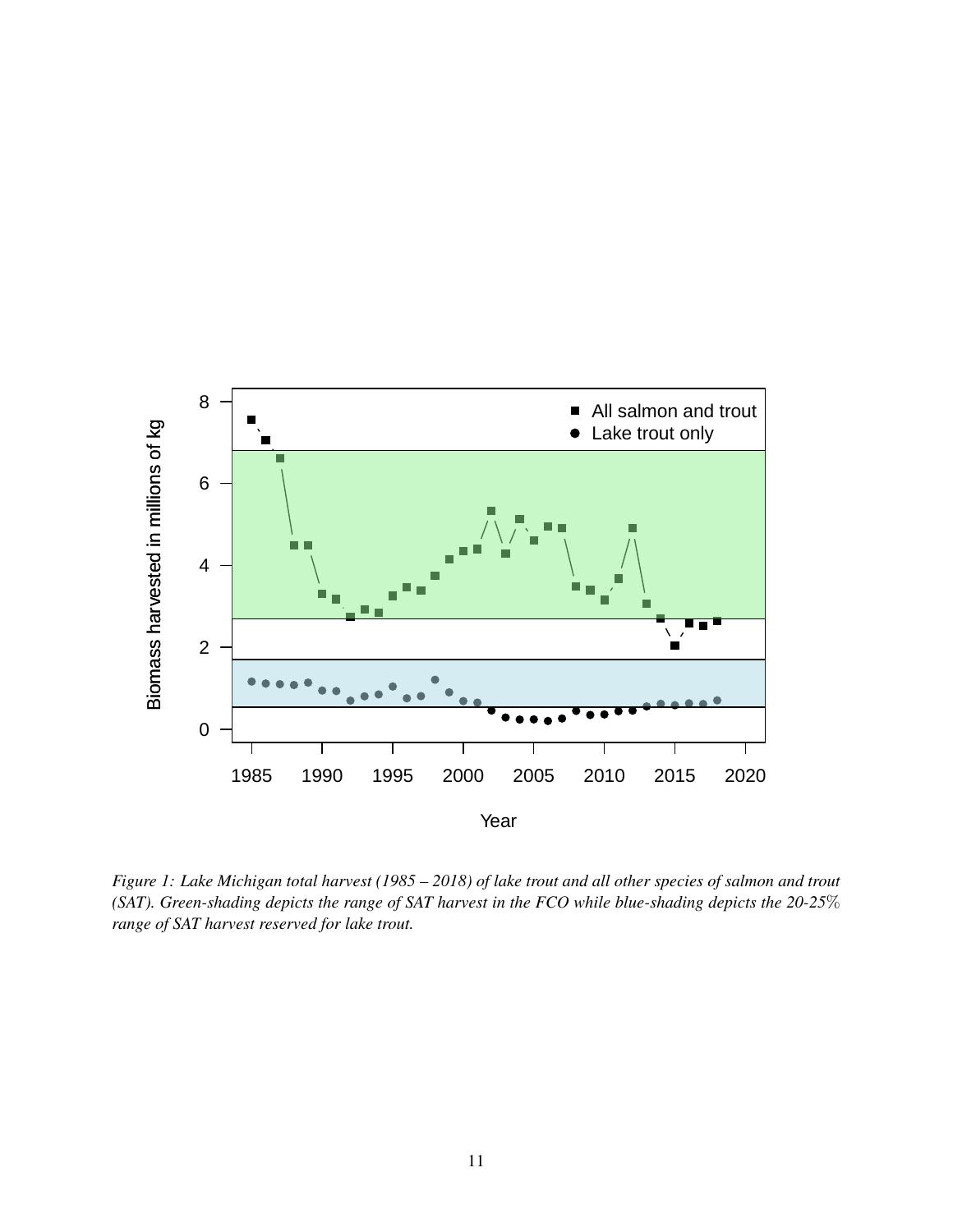

*Figure 2: The percentage of SAT harvest (1985 – 2018) comprised of lake trout; blue shading represents the 20 – 25*% *specified in the FCO.*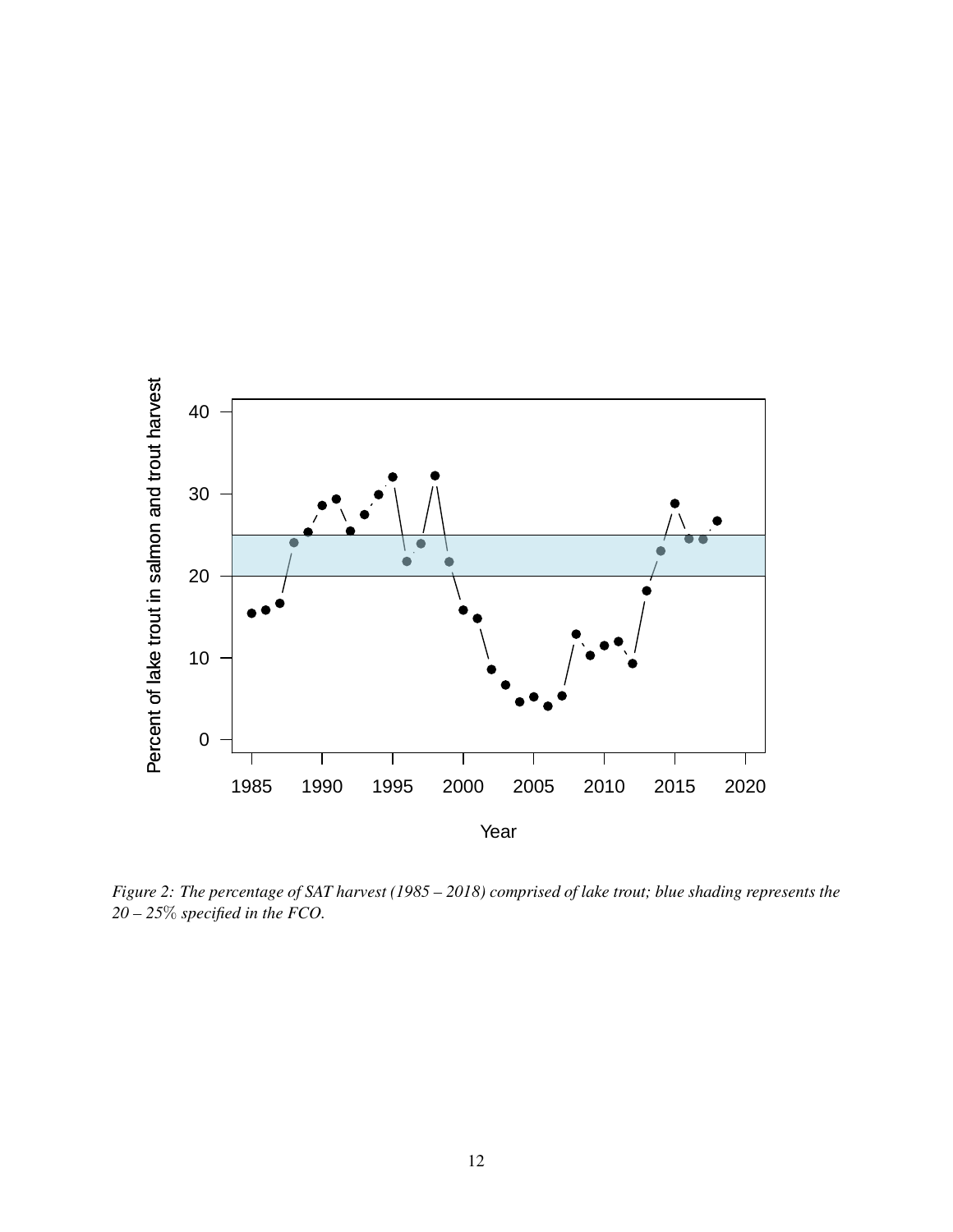

*Figure 3: The proportion of wild (unclipped) lake trout captured in assessment surveys within each statistical district (black lines). Data points are only included when at least 30 lake trout per year were examined. Red circles show the proportions of wild lake trout examined from the Great Lakes Fish Tagging and Recovery Lab sampling between 2014 and 2018. The gray line represents 3*% *marking error, e.g. hatchery origin fish that were stocked with no fin clip.*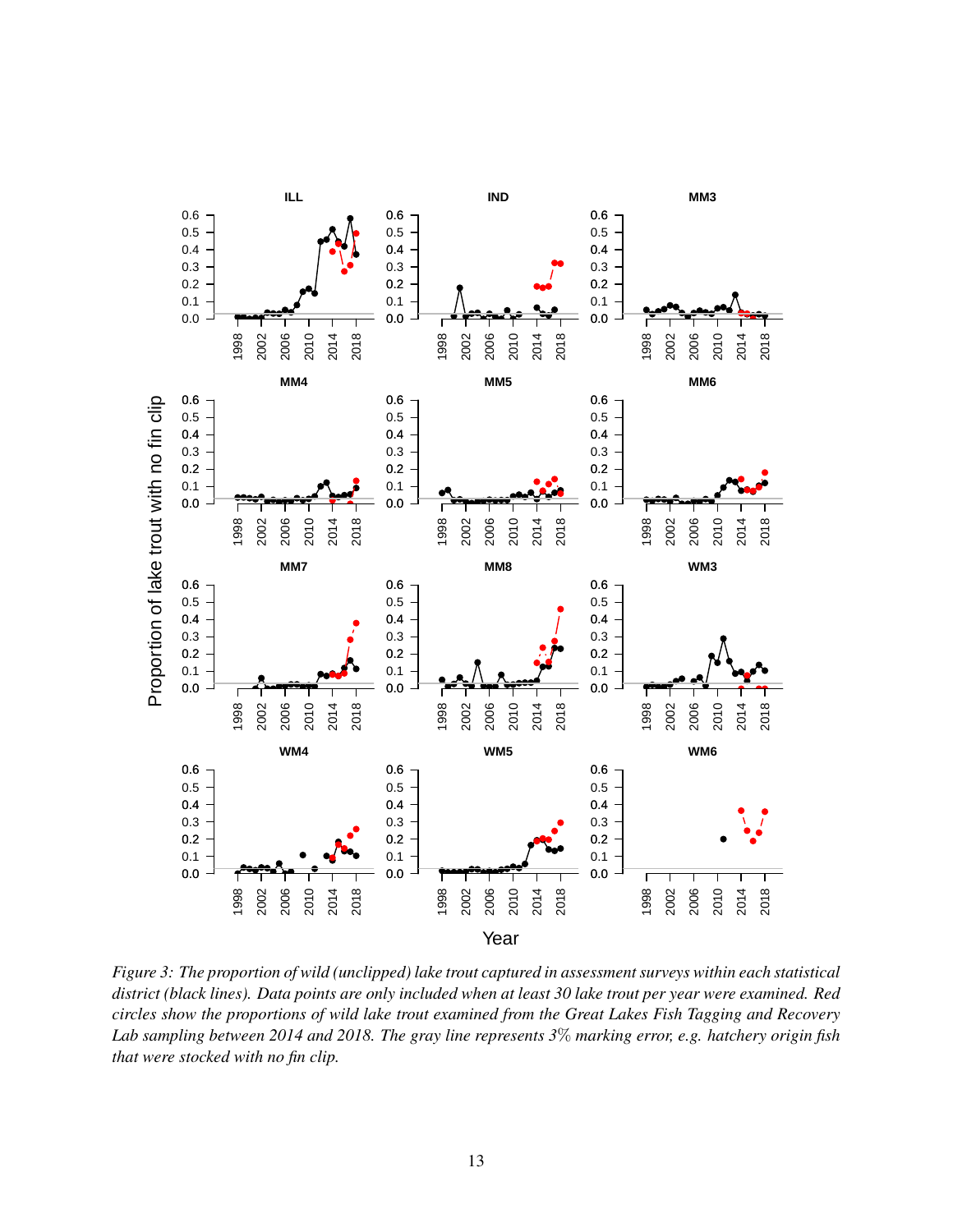

*Figure 4: Wild lake trout age structure determined from assessment surveys in 2018; age estimates were derived from 300 fish (42*% *of all wild lake trout captured in assessment surveys).*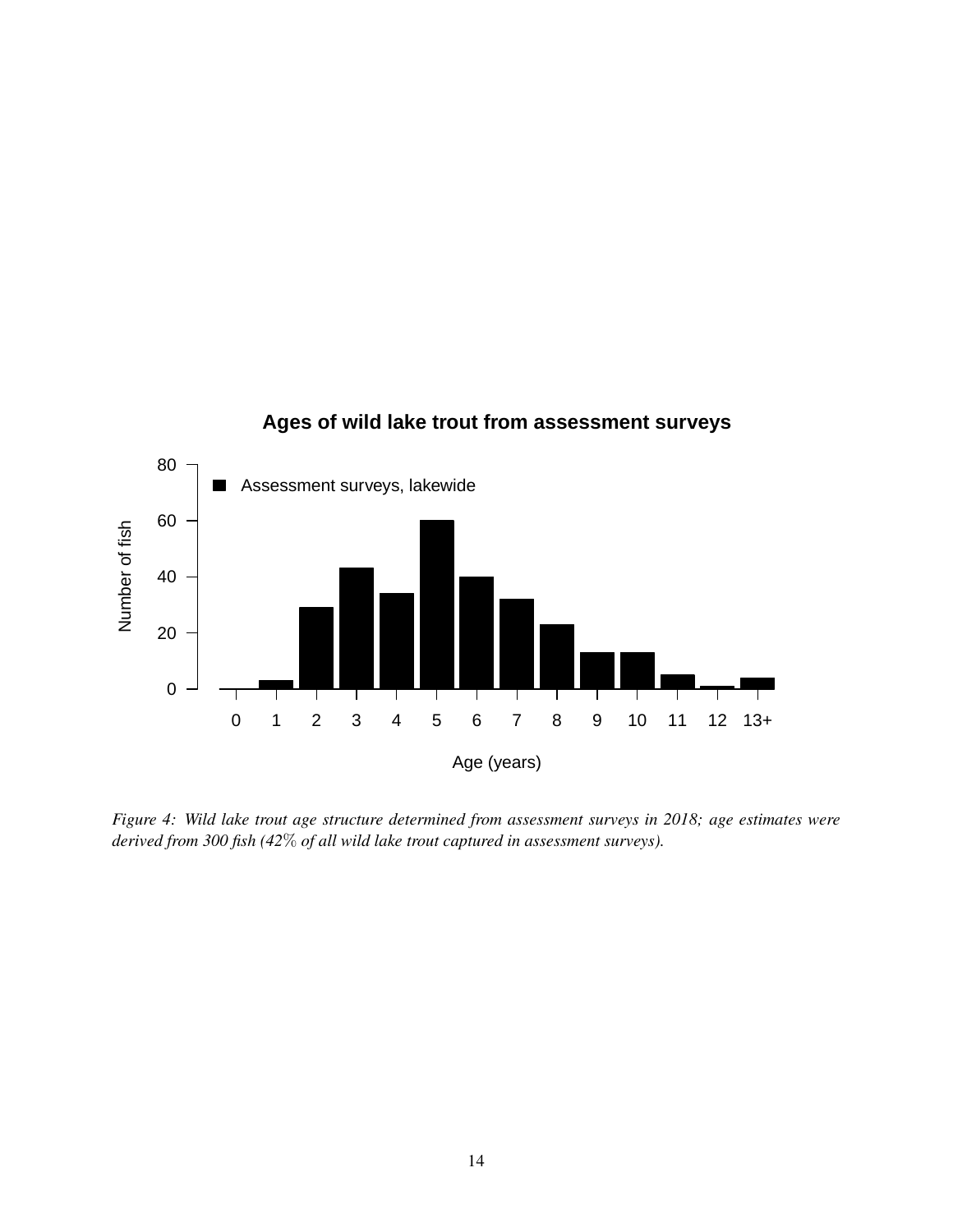

*Figure 5: Number of lake trout (yearling equivalents) stocked in Lake Michigan by region, 1995 – 2018. In the lakewide panel, the black line represents the 3.53 million maximum stocking target prescribed in the Strategy while the red line represents the 2.74 million interim target that was reduced to 2.54 million in 2017 by the Lake Committee.*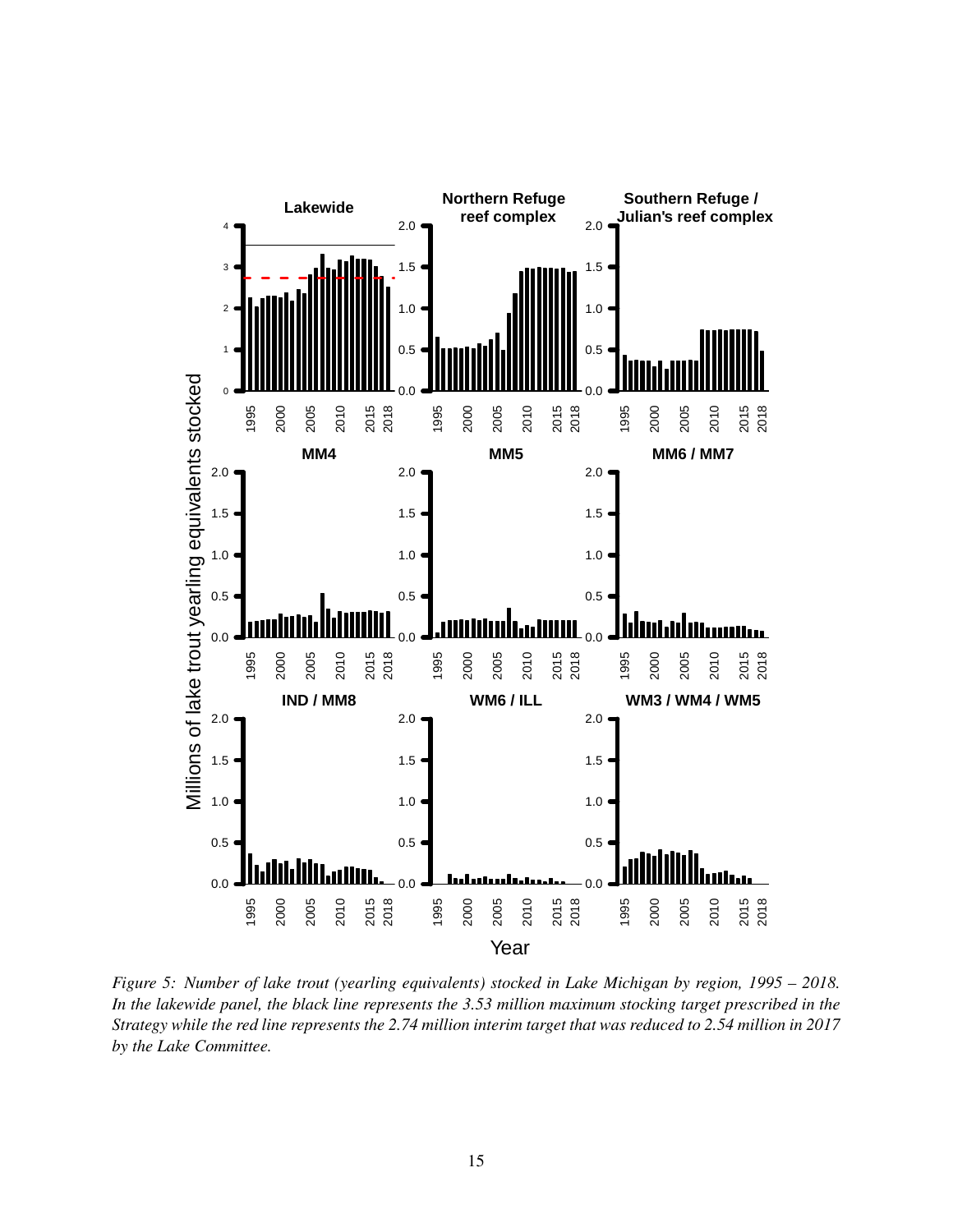

## **Mortality rates for lake trout ages 6−11 in MM1/2/3**





*Figure 6: Instantaneous mortality rates for lake trout ages 6-11 in northern Lake Michigan and in MM67 waters proximal to the Southern Refuge. The red line represents an instantaneous mortality rate of 0.51 that is equivalent to a 40*% *annual mortality rate.*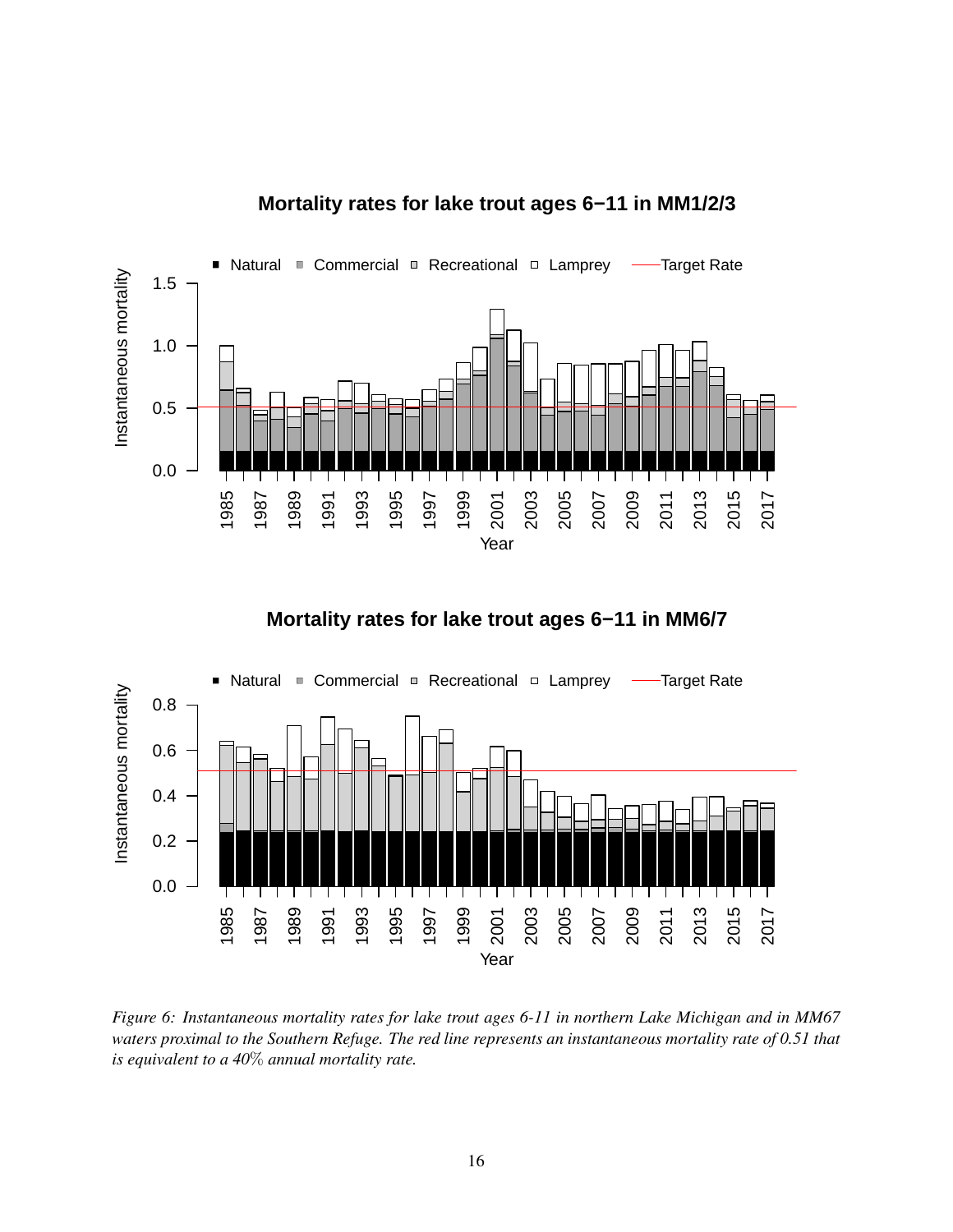

*Figure 7: Instantaneous sea lamprey-induced mortality on lake trout ages 6-11 for Lake Michigan management units MM1/2/3 and MM6/7.*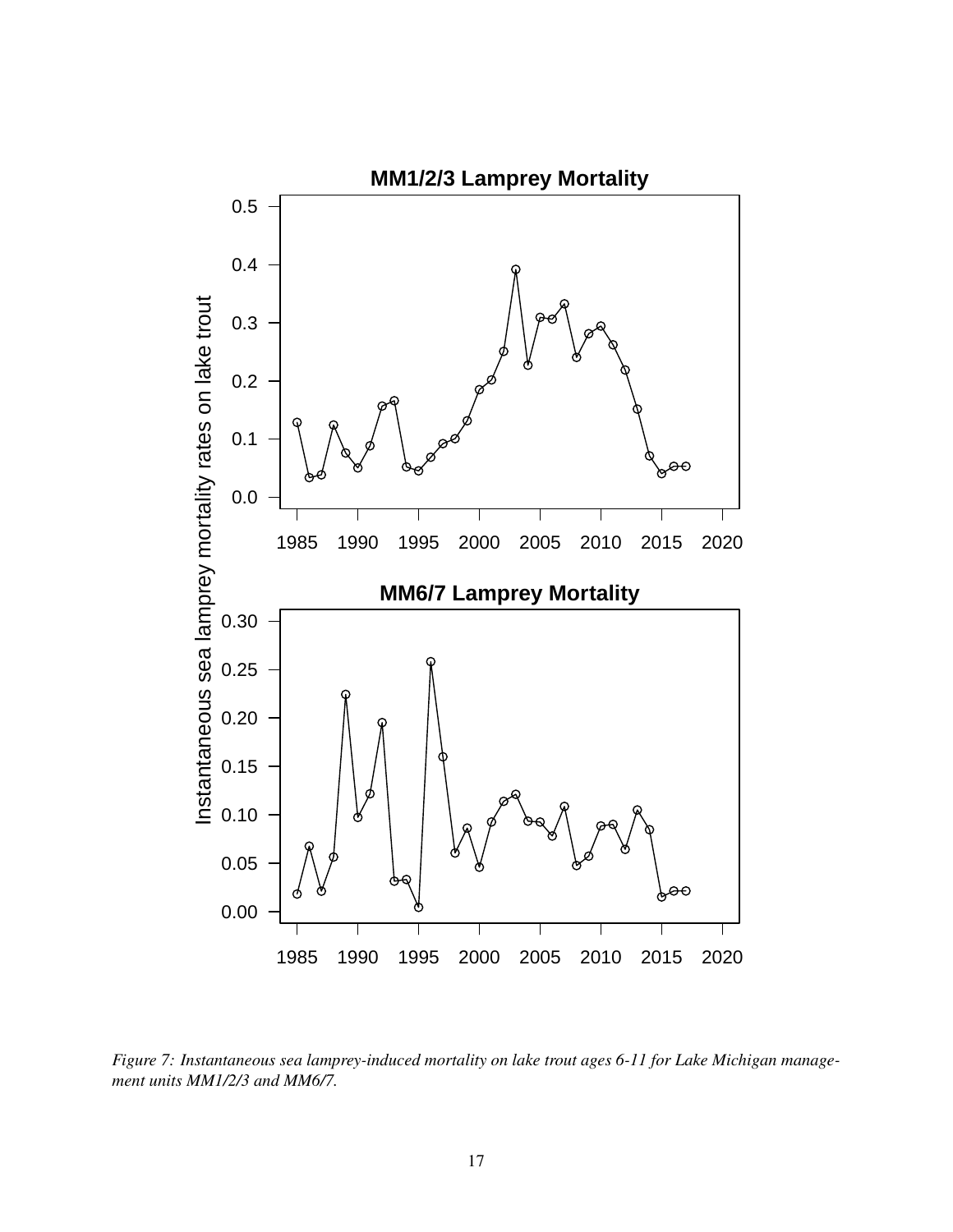

*Figure 8: Time series of spring survey lake trout catch per effort (mean number of fish/1000 ft of graded mesh gill net) for the 11 LWAP sites plus 2 supplemental sites with comparable data (Grand Traverse Bay, Little Traverse Bay including nearshore MM3 waters). Vertical bars represent* ±*2 SE and the horizontal gray line shows the spring CPE benchmark of 25 fish per 1000'.*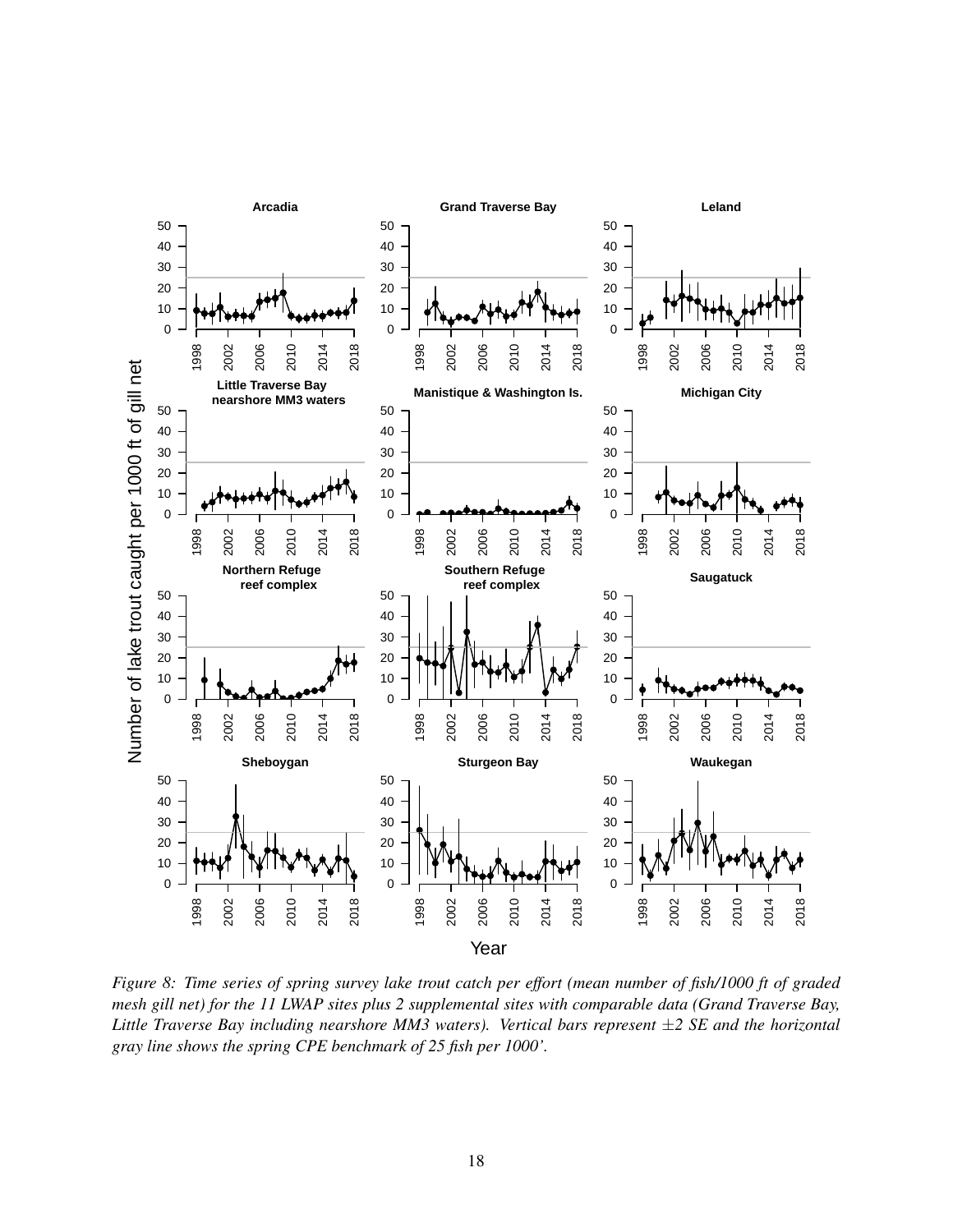

*Figure 9: Time series of fall lake trout spawner survey catch per effort (mean number of fish/1000 ft of graded mesh gill net) for reefs within or near the spring LWAP stations. Vertical bars represent* ±*2 SE and the horizontal gray line shows the fall CPE benchmark of 50 fish per 1000'.*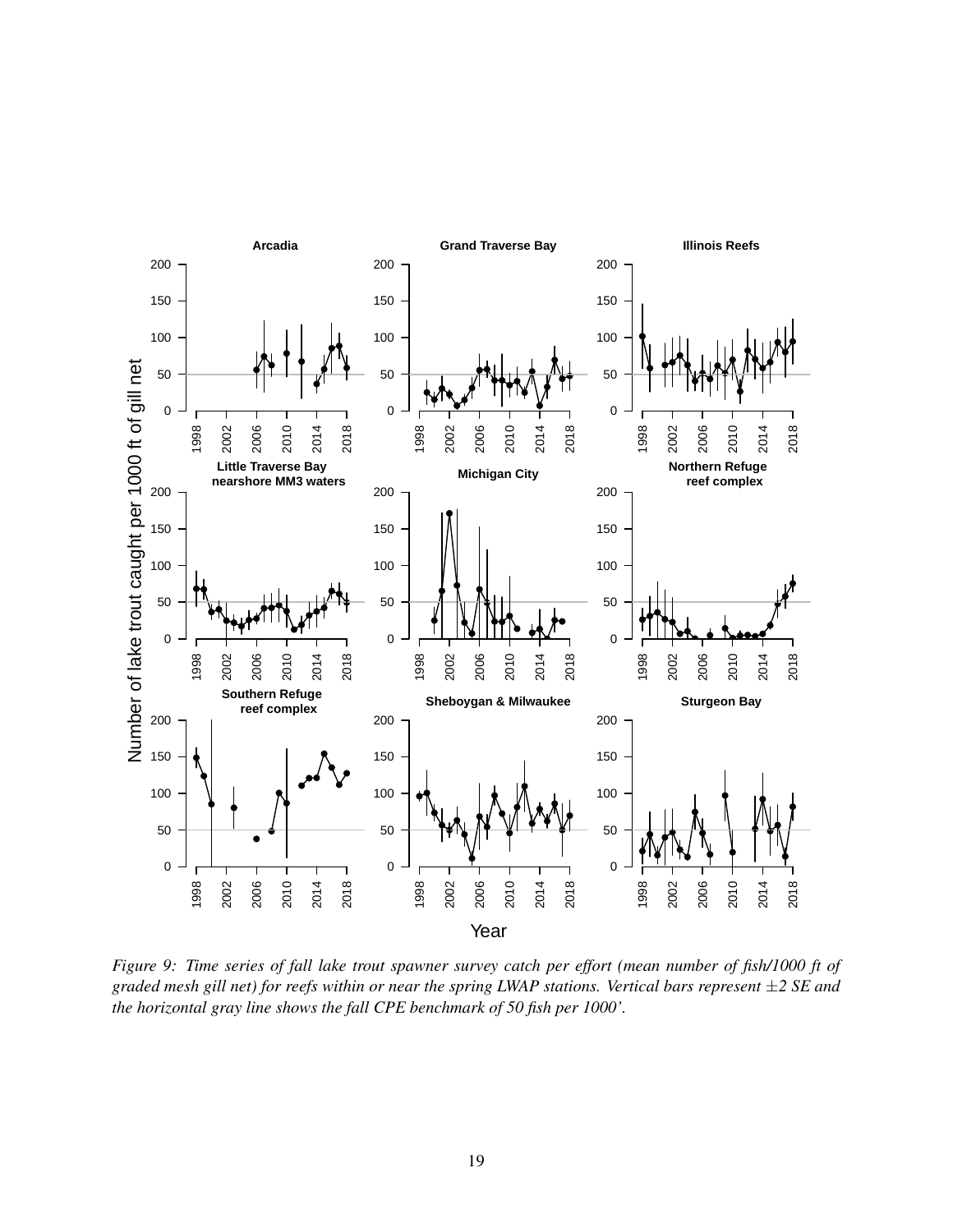

*Figure 10: Proportion of females in fall spawner survey catches; the horizontal gray line portrays the Strategy evaluation objective of 25*% *females.*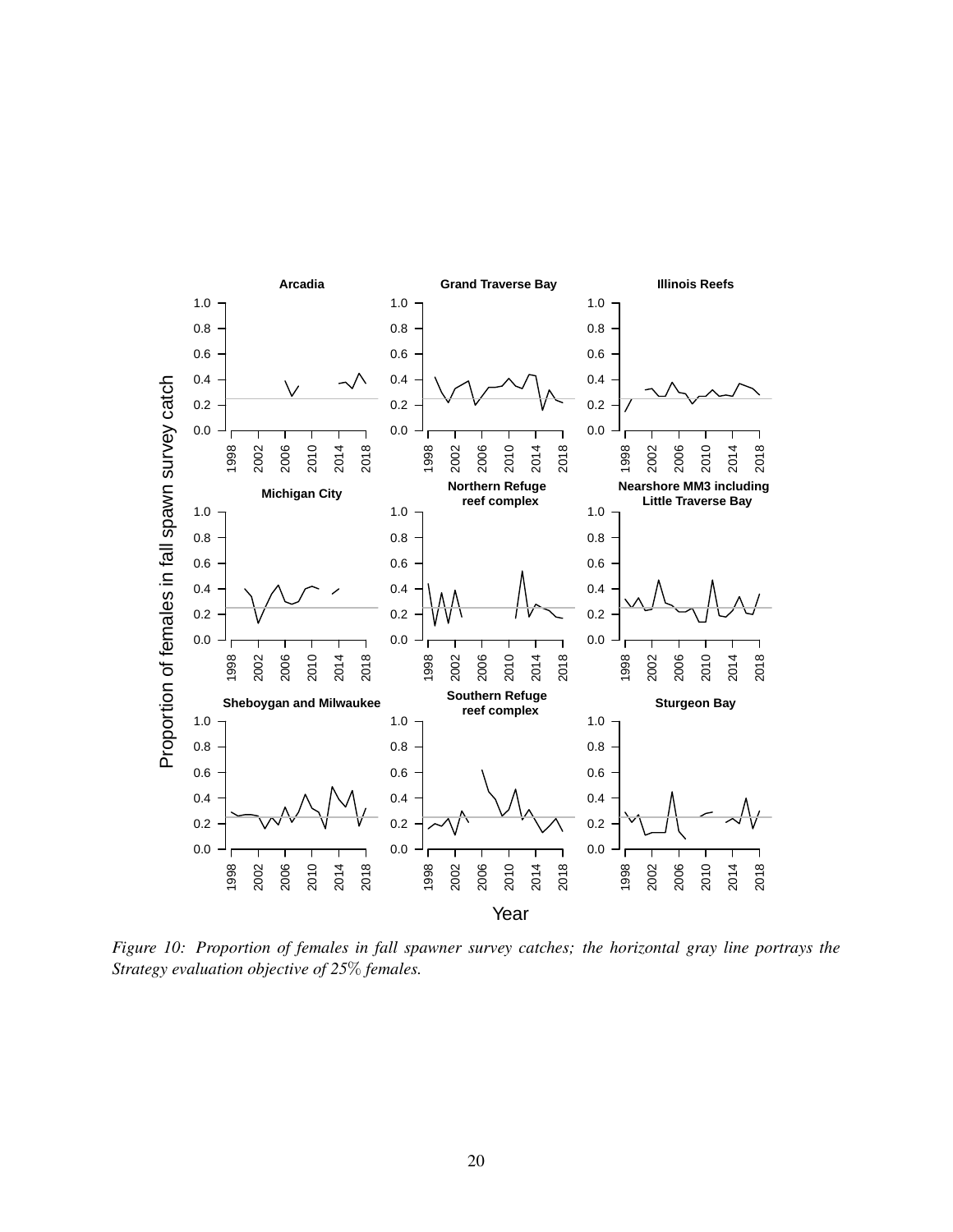





*Figure 11: Number of lake trout captured during 2018 spawner surveys, by age-class and management unit. Fall survey ages were not available from other management units.*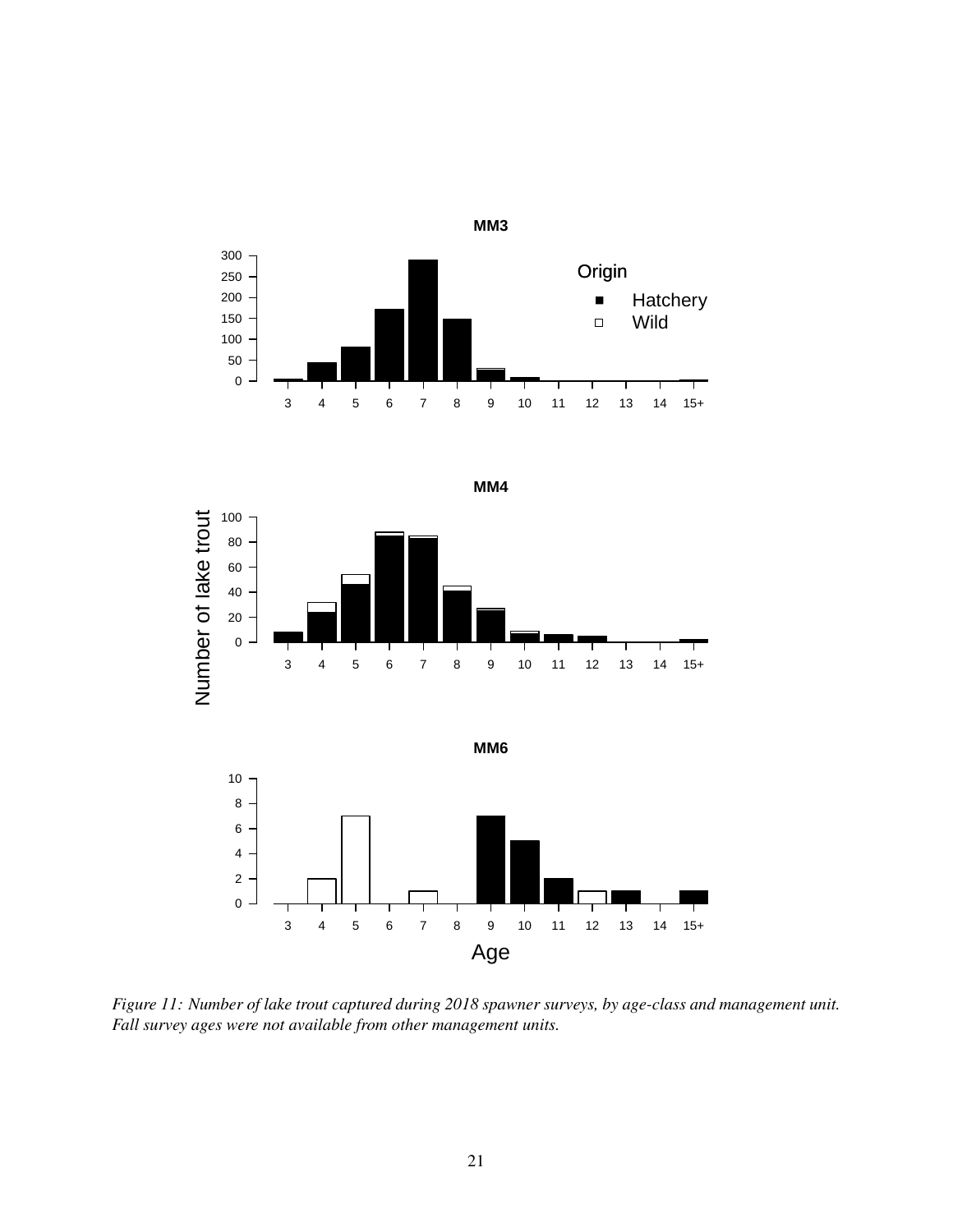

*Figure 12: Numbers of lake trout eggs observed per square meter in northern Lake Michigan fall egg deposition surveys, 2000–2018. Egg deposition was measured using standard egg bag methodologies (Jonas et al. 2005).*